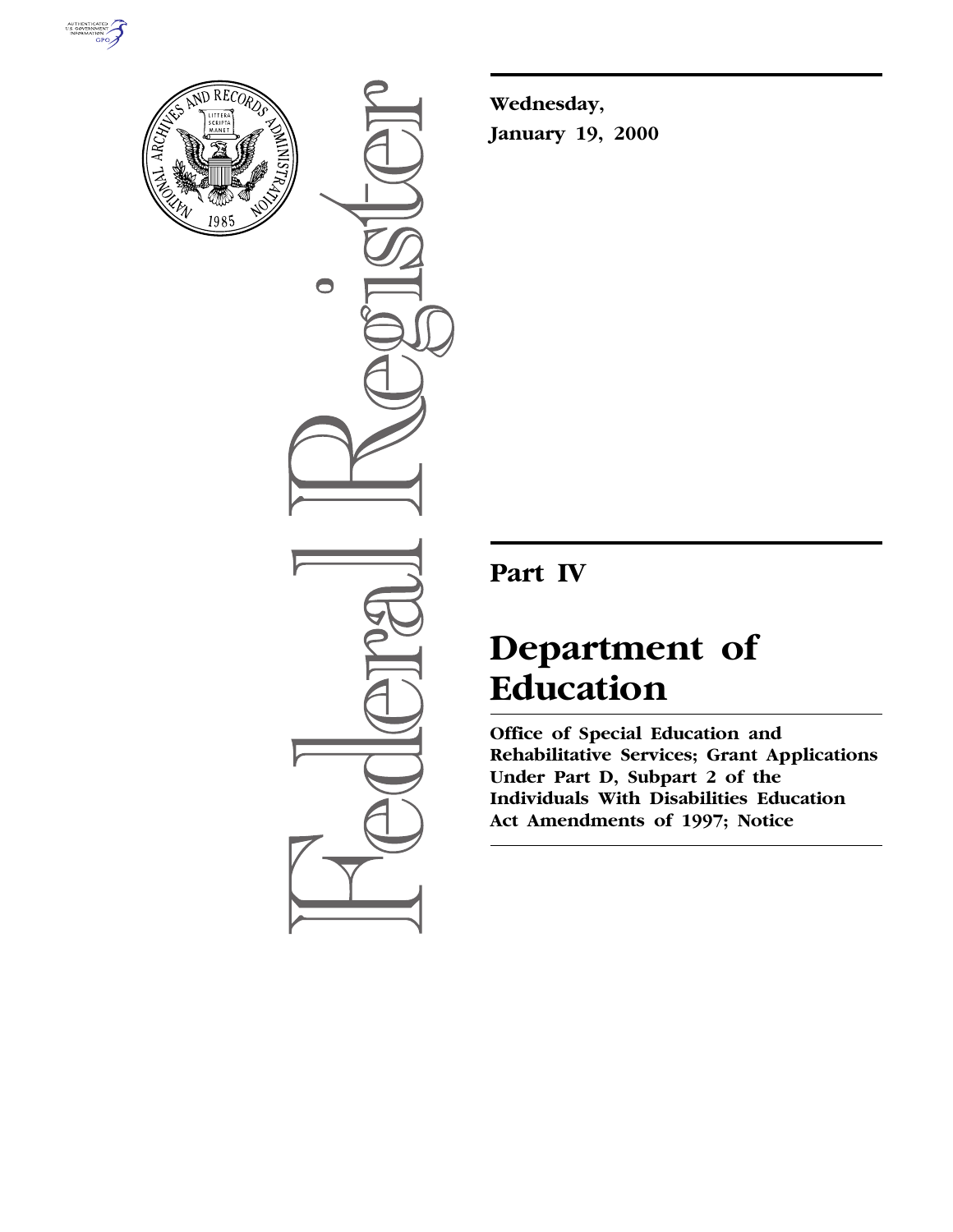# **DEPARTMENT OF EDUCATION**

# **Office of Special Education and Rehabilitative Services; Grant Applications Under Part D, Subpart 2 of the Individuals With Disabilities Education Act Amendments of 1997**

**AGENCY:** Department of Education. **ACTION:** Notice inviting applications for new awards for fiscal year (FY) 2000.

**SUMMARY:** This notice provides closing dates and other information regarding the transmittal of applications for FY 2000 competitions under three programs authorized by the Individuals with Disabilities Education Act (IDEA Amendments of 1997), as amended. The three programs are: (1) Special Education—Research and Innovation to Improve Services and Results for Children with Disabilities (one priority); (2) Special Education—Personnel Preparation to Improve Services and Results for Children with Disabilities (one priority); and (3) Special Education—Technical Assistance and Dissemination to Improve Services and Results for Children with Disabilities (three priorities).

This notice supports the National Education Goals by helping to improve results for children with disabilities.

#### **Waiver of Rulemaking**

It is generally the practice of the Secretary to offer interested parties the opportunity to comment on proposed priorities. However, section 661(e)(2) of IDEA makes the Administrative Procedure Act (5 U.S.C. 553) inapplicable to the priorities in this notice.

#### **General Requirements**

(a) Projects funded under this notice must make positive efforts to employ and advance in employment qualified individuals with disabilities in project activities (see Section 606 of IDEA).

(b) Applicants and grant recipients funded under this notice must involve individuals with disabilities or parents of individuals with disabilities in planning, implementing, and evaluating the projects (see Section 661(f)(1)(A) of IDEA).

(c) Projects funded under these priorities must budget for a two-day Project Directors' meeting in Washington, D.C. during each year of the project.

(d) In a single application, an applicant must address only one absolute priority in this notice.

(e) Part III of each application submitted under a priority in this notice, the application narrative, is where an applicant addresses the selection criteria that are used by reviewers in evaluating the application. You must limit Part III to the equivalent of no more than the number of pages listed in the ''Page Limits'' section under the applicable priority in this notice using the following standards:

• A ''page'' is 8.5″; x 11″ (on one side only) with one-inch margins (top, bottom, and sides).

• Double space (no more than three lines per vertical inch) all text in the application narrative, including titles, headings, footnotes, quotations, and captions, as well as all text in charts, tables, figures, and graphs.

• If using a proportional computer font, use no smaller than a 12-point font, and an average character density no greater than 18 characters per inch. If using a nonproportional font or a typewriter, do not use more than 12 characters per inch.

The page limit does not apply to Part I—the cover sheet; Part II—the budget section, including the narrative budget justification; Part IV, the assurances and certifications; or the one-page abstract, the resumes, the bibliography or references, or the letters of support. However, you must include all of the application narrative in Part III.

If, to meet the page limit, you use a larger page or you use a print size, spacing, or margins smaller than the standards in this notice, we will reject your application.

Information collection resulting from this notice has been submitted to OMB for review under the Paperwork Reduction Act and has been approved under control number 1820–0028, expiration date July 31, 2000.

# **Research and Innovation To Improve Services and Results for Children With Disabilities**

# *Purpose of Program*

To produce, and advance the use of, knowledge to: (1) Improve services provided under IDEA, including the practices of professionals and others involved in providing those services to children with disabilities; and (2) improve educational and early intervention results for infants, toddlers, and children with disabilities.

# *Eligible Applicants*

State and local educational agencies; institutions of higher education; other public agencies; private nonprofit organizations; outlying areas; freely associated States; and Indian tribes or tribal organizations.

# *Applicable Regulations*

(a) The Education Department General Administrative Regulations (EDGAR) in 34 CFR parts 74, 75, 77, 79, 80, 81, 82, 85, 86, 97, 98, and 99; (b) The selection criteria for the priorities under this program are drawn from the EDGAR general selection criteria menu. The specific selection criteria for this priority are included in the funding application packet for this competition.

**Note:** The regulations in 34 CFR part 86 apply to institutions of higher education only.

#### *Priority*

Under section 672 of the Act and 34 CFR 75.105(c)(3), we consider only applications that meet the following priority:

Absolute Priority—Directed Research Projects (84.324D)

This priority provides support for projects that advance and improve the knowledge base and improve the practice of professionals, parents, and others providing early intervention, special education, and related services. This includes professionals who work with children with disabilities in regular education environments and natural environments. Under this priority, projects must support innovation, development, exchange of information, and use of advancements in knowledge and practice. If the project maintains a web site, it must include relevant information and documents in an accessible form. Projects must (1) use rigorous quantitative or qualitative research and evaluation methods and (2) communicate appropriately with audiences.

Focus 1—Inclusion of Students With Disabilities in Large-Scale Assessment Programs

The IDEA Amendments of 1997 include a number of provisions related to State and district-wide assessment programs. These provisions call for (1) the participation of children with disabilities in general State and districtwide assessment programs, with appropriate accommodations, where necessary (section 612(a)(17)(A)); (2) the provision of alternate assessments for children with disabilities who cannot participate in State or districtwide assessment programs (section  $612(a)(17)(A)(i)$  and (ii)); (3) public reporting on the participation and performance of students with disabilities in general assessment programs and alternate assessments (section 612(a)(17)(B)); and (4) statements in the IEP regarding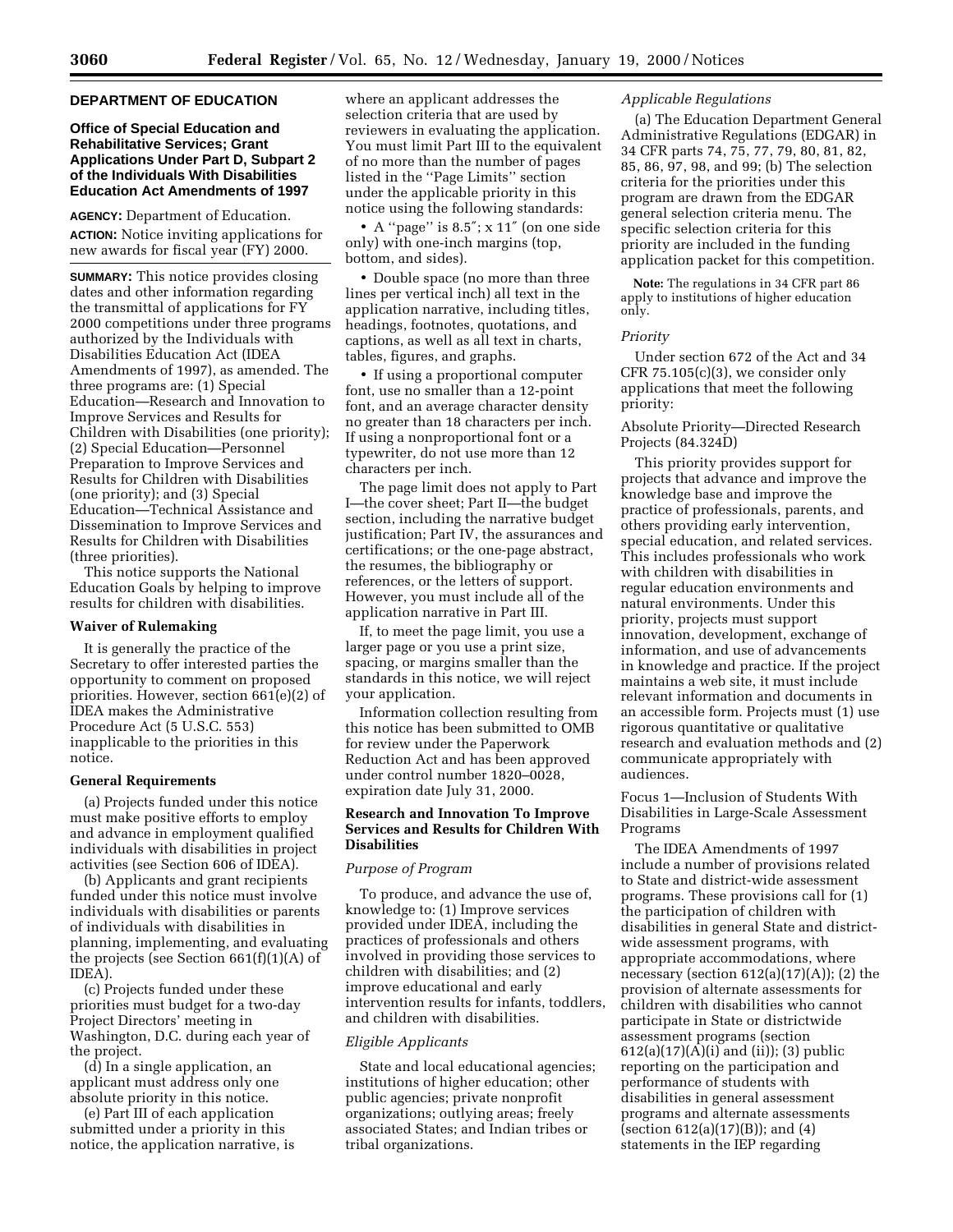individual modifications needed in the administration of State and districtwide assessments or how a child will participate in alternate assessments (section  $614(d)(1)(A)(v)$ ).

Focus 1 supports projects that pursue systematic programs of applied research to (a) determine how State and local educational agencies can best meet these requirements, and (b) study the effects of efforts made by these agencies to meet these requirements. The Assistant Secretary is particularly interested in projects that examine the impact of State assessment policies on students with disabilities, specifically those projects that require students with disabilities to demonstrate reading proficiency at a particular level in order to graduate.

Projects may focus on one or more specific requirements or effects.

The Assistant Secretary intends to make approximately 3 awards in Focus Area 1 with at least one award focusing on low-incidence disabilities, i.e., a visual or hearing impairment or simultaneous visual and hearing impairments, a significant cognitive impairment, or any impairment for which a small number of personnel with highly specialized skills and knowledge are needed in order for children with that impairment to receive early intervention services or a free appropriate public education.

Focus 2—Instructional Interventions and Results for Children With Disabilities

The successful implementation of the IDEA Amendments of 1997 requires a strong emphasis on supports for children with disabilities to help them access the general education curricula. Research is needed to describe, test, and validate instructional practices that have the potential for generating positive results for children with disabilities as they strive to meet State and local standards and performance goals set for all students. The research must focus on children in preschool, elementary, middle, or high school.

Projects supported under Focus 2 must investigate one or more issues related to providing instruction in the general education curriculum for children with disabilities. These issues may include, but are not limited to:

The relationship of instructional interventions to results in the following areas: (1) Core subjects e.g., language arts, mathematics, science, social studies, and (2) second language acquisition;

(b) Contextual variables that influence access to the general education curriculum for students with

disabilities. Contextual variables include, for example, classroom design, relative role of regular educators and special educators, groupings, or management strategies; curricular design, delivery, or materials; and family and staff interaction;

(c) Instructional and curricular accommodations to ensure that students with disabilities have access to the general education curriculum;

(d) The relationship of inclusive preschool practices and child-family transition practices to child development, readiness skills, and preparation for participation in the primary grades; and

(e) The development of interventions that promote better results through standards based reform and accountability.

The Assistant Secretary intends to fund approximately 12 awards in Focus 2 with at least 2 projects for each of the following grade levels: preschool, elementary, middle, and high school.

Focus Area 3—Early and Prescriptive Assessment of Children With Learning or Emotional Disabilities

Children with physical, sensory, speech, and significant cognitive disabilities are identified relatively early, and children with learning and emotional disabilities, relatively late. Between first grade and fourth grade, the number of children identified with learning disabilities and emotional disturbance triples. Research has shown that early intervention is particularly effective for children with learning or emotional disabilities, to improve educational results and reduce behavioral difficulties.

Attempts to explain the late identification patterns for children with learning or emotional disabilities have targeted weaknesses in assessment practices, and the reluctance of schools to engage in potentially stigmatizing erroneous identification. This late identification problem has resulted in many young children not receiving appropriate services at the age when they would obtain the greatest benefit from targeted interventions.

Research is needed to examine and document effective and prescriptive assessment procedures that will contribute to the accurate identification of young children (3 through 9 years of age) with learning or emotional disabilities, and will lead to appropriate services to maximize their social and educational development. The procedures and services to be studied must incorporate multiple assessment approaches including observational techniques, cultural and linguistic

factors, and prereferral strategies to enhance the accuracy of assessment and prevent misidentification of children, where appropriate. The research must document the effectiveness of methods to accurately identify and prescribe interventions for young children with learning or emotional disabilities, including students whose eligibility for special education is based upon having specific learning disabilities, emotional disturbance, development delay, or other health impairments. Because learning and behavioral problems often coexist in young children, research awards under this focus area must address early assessment procedures that examine both emotional or behavioral and learning domains.

The Assistant Secretary intends to award approximately 3 projects in Focus 3.

Focus 4—Gender and Special Education

The purpose of this priority is to explore the influences of gender on special education referral, placement, and service provision for students with disabilities.

Males and females comprise equal proportions of the school-aged population; however, males account for approximately two-thirds of all students served in special education. In many cases, it is not clear if females are underidentified for special education, if males are overidentified, or if real differences exist in the prevalence of disability between males and females. The research to date has primarily addressed commonalities of students rather than differences based on gender.

Some additional facts regarding gender and disabilities include:

(a) Females with disabilities have more significant disabilities than their male peers at the time of referral;

(b) Females with disabilities have lower IQ scores than their male counterparts at the time of referral; and

(c) Post school outcomes for females with disabilities are significantly worse than their male peers with disabilities.

Little is known, however, about the different characteristics, treatment and experiences of males and females with disabilities. These differences are likely to be caused by a combination of factors.

Under this priority, a research project must pursue a systematic program of research that focuses on one or more issues related to gender and special education. The issues may include, but are not limited to:

(a) The differences that may exist in the prevalence of disabilities based on gender, and if those differences exist, why;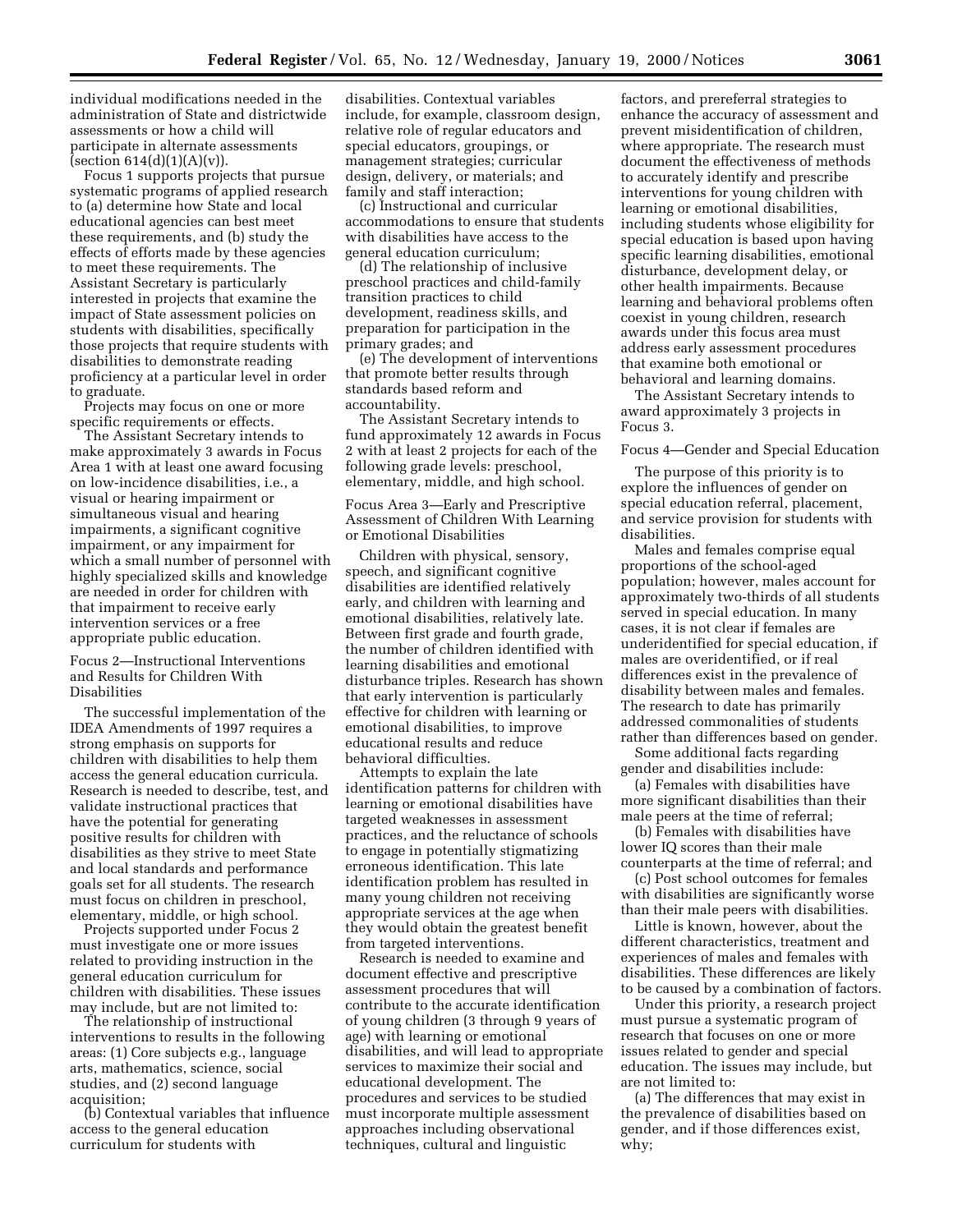(b) The reasons for different outcomes and opportunities, (e.g., employment, parenting, vocational education programs) for students with disabilities based on gender; and

(c) The factors that contribute to disproportionate representation of males and females in special education including (i) students' environmental, social, and learning experiences, and cultural and linguistic characteristics; (ii) student or teacher behaviors and interactions; (iii) teacher expectations and attitudes; and (iv) any other relevant areas.

The Assistant Secretary intends to fund 3 awards in Focus 4.

Focus 5—Research To Improve Literacy Results for Children Who Are Unresponsive to Effective Classroom or Schoolwide Programs in Grades K–3

Recent reading research has focused on developing and validating strategies and interventions to ensure that children acquire literacy in regular education classroom settings by using effective classroom reading programs. These programs may include explicit and intensive instruction within or outside the classroom in small groups and, in the most difficult cases, with individualized one-on-one tutoring. The hope has been that all children would succeed in these circumstances; however, there are a small number of children who do not benefit from these interventions and who are at the highest risk for academic and social failure.

Effective learning and teaching strategies must also be found for these children. These strategies need to be based on the learning characteristics and needs of a child as well as by reasonable expectations for the child. Some children may benefit from more intensive interventions of longer duration, or they may benefit from a number of new innovations, e.g., a universal design of curriculum that has embedded modifications, adaptations and accommodations to serve diverse student populations. Supports and supplementary aids and services may also help these children.

Projects supported under Focus 5 must—

(a) Identify the criteria used to decide that a child is unresponsive to interventions that are effective for most students;

(b) Identify and describe characteristics related to (i) the environmental, social, and cultural factors each child may have experienced, and (ii) the learning characteristics related to the literacy of each child who is unresponsive to reading programs to which a majority of children respond. Learning characteristics may include, but are not limited to, specific deficits in phonological awareness, inattentiveness and distractibility, motivation, language development, developmental delay, and IQ;

(c) Design processes for making decisions about how to target instruction that will be effective given the identified learning characteristics of the child;

(d) Identify alternative methods of providing access to content for those who have not acquired sufficient reading proficiency;

(e) Document the progress of individual children toward meeting intervention goals, the fidelity of implementation of interventions, the qualifications of persons who make decisions and who implement interventions, the length and intensity of interventions, and the settings where the interventions take place; and

(f) Evaluate the expectations that were made for each child.

The Assistant Secretary intends to fund 3 awards in Focus 5.

Focus 6—Research to Improve Reading Comprehension Results for Children With Disabilities

In recent years, research has advanced our understanding of how skilled readers comprehend and how instructional strategies support children with learning disabilities to comprehend text. Comprehension is not merely a text-based process where meaning resides in the text and the role of the reader is to discover the meaning. To develop successful comprehension skills, many children with learning disabilities need an explicit instructional program that: (a) Teaches them how to access prior knowledge through strategies such as semantic mapping, think aloud sheets, etc.; (b) motivates and supports persistence on task, including expressions of a student's own thoughts when reading and writing, questioning the expert or inquiring, or using technology or grouping practices; and (c) teaches them cognitive and metacognitive strategies for reading with understanding, including how to monitor one's own progress through self-regulation, summarizing, generating questions, mnemonics, or imagery.

Under Focus 6, a research project must pursue a systematic program of applied research that focuses on one or more issues related to improving reading comprehension results of children with learning disabilities related to reading. These issues include, but are not limited to:

(a) The types of effective comprehension instruction for children with learning disabilities in grades K–2, 3–5, and 6–8 inclusive; the components of particularly effective programs for children with learning disabilities, e.g., the basal materials, supplemental or adapted materials, instructional strategies used by teachers, and how families may support the instructional program;

(b) The types of effective questioning strategies used by teachers, peers, and parents to encourage and develop comprehension skills; and

(c) The kinds of individualized instruction, grouping practices, instructional strategies, and curricula that improve comprehension and problem solving.

The Assistant Secretary intends to make approximately 3 awards in Focus 6.

#### Competitive Preferences

Within this absolute priority, we will give the following competitive preference under section 606 of IDEA and 34 CFR 75.105(c)(2)(i), to applications that are otherwise eligible for funding under this priority:

Up to ten (10) points based on the effectiveness of the applicant's strategies for employing and advancing in employment qualified individuals with disabilities in project activities as required under paragraph (a) of the General Requirements section of this notice. In determining the effectiveness of those strategies, the Assistant Secretary can consider the applicant's past success in pursuit of this goal.

For purposes of this competitive preference, applicants can be awarded up to a total of 10 points in addition to those awarded under the published selection criteria for this priority. That is, an applicant meeting this competitive preference could earn a maximum total of 110 points.

# *Project Period for All Focus Areas*

Up to 36 months.

#### *Maximum Award for All Focus Areas*

We will reject any application that proposes a budget exceeding \$180,000 for a single budget period of 12 months. This maximum award applies to any application for any Focus area. The Assistant Secretary for Special Education and Rehabilitative Services may change the maximum amount through a notice published in the **Federal Register**.

#### *Page Limits for All Focus Areas*

The maximum page limit for this priority is 50 double-spaced pages.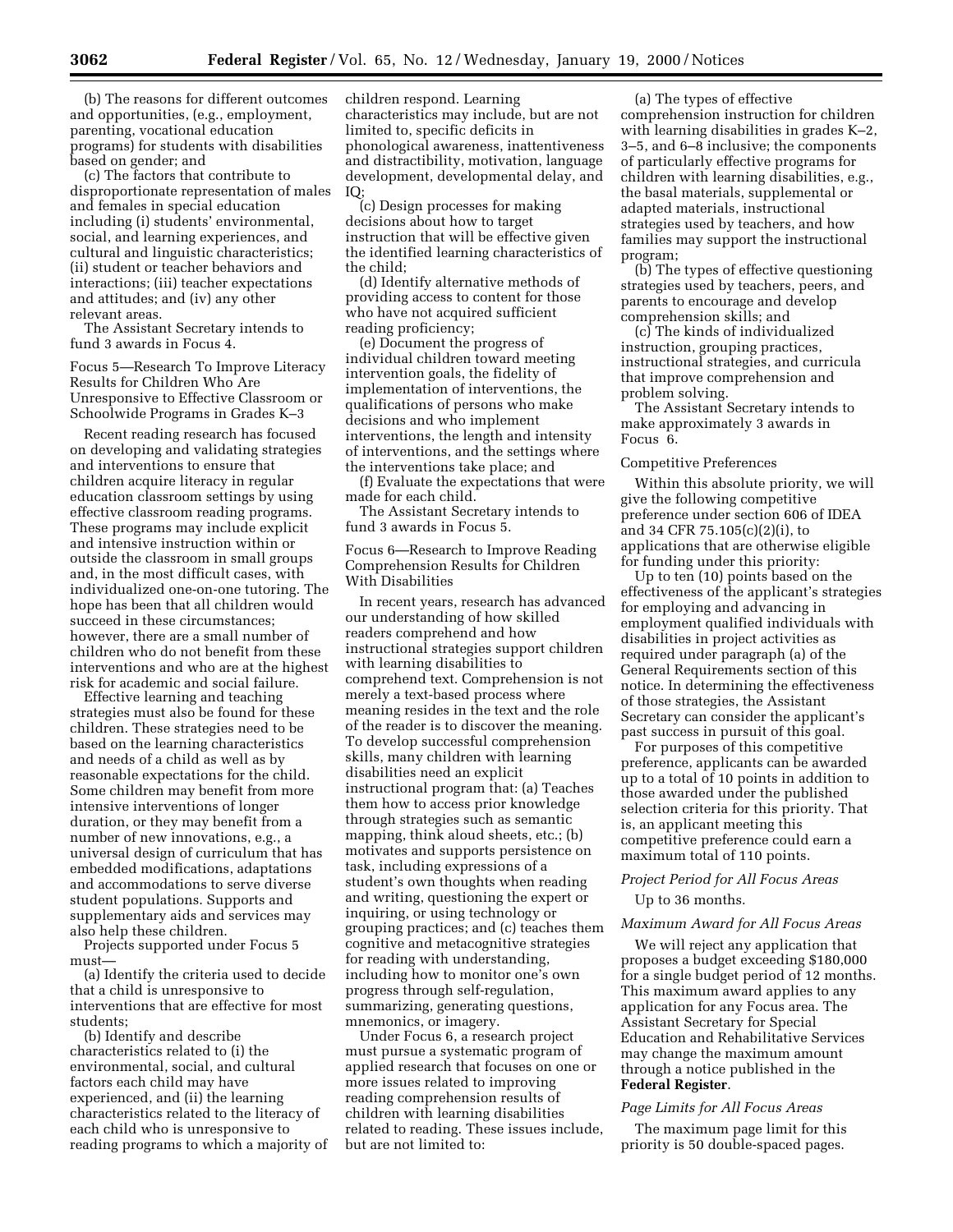**Note:** Applications must meet the required page limit standards that are described in the General Requirements section of this notice.

# **Special Education—Personnel Preparation To Improve Services and Results for Children With Disabilities [CFDA 84.325]**

#### *Purpose of Program*

The purposes of this program are to (1) help address State-identified needs for qualified personnel in special education, related services, early intervention, and regular education, to work with children with disabilities; and (2) to ensure that those personnel have the skills and knowledge, derived from practices that have been determined through research and experience to be successful, that are needed to serve those children.

#### *Eligible Applicants*

State and local educational agencies; institutions of higher education; other public agencies; private nonprofit organizations; outlying areas; freely associated States; and Indian tribes or tribal organizations.

# *Applicable Regulations*

(a) The Education Department General Administrative Regulations (EDGAR) in 34 CFR parts 74, 75, 77, 79, 80, 81, 82, 85, 86, 97, 98, and 99; (b) The selection criteria for this priority are drawn from the EDGAR general selection criteria menu. The specific selection criteria for this priority are included in the funding application packet for this competition.

**Note:** The regulations in 34 CFR part 86 apply to institutions of higher education only.

#### *Priority*

Under section 673(d) of the Act and 34 CFR 75.105(c)(3), we consider only those applications that meet the following priority:

# Absolute Priority—Projects of National Significance (84.325N)

The Assistant Secretary establishes an absolute priority to support projects that address issues of national significance and have broad applicability. Projects supported under this priority must develop, evaluate, and disseminate innovative models. These models must be designed to serve as blueprints for systemic improvement in the recruitment, preparation, induction, retention, or ongoing professional development of personnel who have responsibility for ensuring that children with disabilities achieve to high standards and become independent, productive citizens. These personnel

include early intervention personnel, regular and special education teachers, administrators, related service personnel, and paraprofessionals. If the project maintains a web site, it must include relevant information and documents in an accessible form.

Projects must (1) Use current research-validated practices and materials and (2) communicate appropriately with target audiences. Applicants should note that:

(a) The purpose of this priority is model development. Thus, it is not expected that student stipends will be supported. However, release time for staff for development activities is appropriate; and

(b) It is expected that projects funded under this priority will incorporate a systemic approach to dissemination to relevant training and technical assistance entities.

# *Invitational Priorities*

Within this absolute priority, the Assistant Secretary is particularly interested in applications that meet one or more of the following priorities. However, under 34 CFR 75.105(c)(1) an application that meets one or more of these invitational priorities does not receive competitive or absolute preference over other applications:

(a) Projects that are designed to reduce personnel shortages by developing innovative models for promoting the transferability, across State and local jurisdictions, of licensure and certification of personnel serving infants, toddlers, and children with disabilities;

(b) Projects that are designed to increase the quantity, quality, and diversity of personnel who serve infants, toddlers, or children with disabilities by developing innovative, proactive models for recruiting personnel into training programs or professional positions;

(c) Projects that are designed to increase the retention of new personnel by developing innovative, multi-year, developmental induction models;

(d) Projects that are designed to improve the learning of children with disabilities in the general education curricula by developing innovative models for collaborative training of regular and special education personnel, including paraprofessionals;

(e) Projects that are designed to enhance professional development curricula for personnel serving infants, toddlers, or children with disabilities by developing case or problem-based training modules that can be integrated into training curricula. It is expected that these projects will incorporate state

of the art technology in the design and dissemination of the modules;

(f) Projects that are designed to enhance teaching and learning through the development of innovative training models that incorporate state of the art assistive, instructional and communicative technology knowledge and use; and

(g) Projects that are designed to enhance professional development curricula for teachers and administrators serving infants, toddlers, or children with disabilities by developing modules for individualized education program (IEP) decisionmaking, particularly with regard to a child's participation in assessments.

# Competitive Preference

Within this absolute priority, we will give the following competitive preference under section 606 of IDEA and 34 CFR 75.105(c)(2)(i), to applications that are otherwise eligible for funding under this priority:

Up to ten (10) points based on the effectiveness of the applicant's strategies for employing and advancing in employment qualified individuals with disabilities in project activities as required under paragraph (a) of the General Requirements section of this notice. In determining the effectiveness of those strategies, the Assistant Secretary can consider the applicant's past success in pursuit of this goal.

For purposes of this competitive preference, applicants can be awarded up to a total of 10 points in addition to those awarded under the published selection criteria for this priority. That is, an applicant meeting this competitive preference could earn a maximum total of 110 points.

#### *Project Period*

Up to 36 months.

# *Maximum Award*

We will reject any application that proposes a budget exceeding \$200,000 for any single budget period of 12 months. This maximum award applies to any application. The Assistant Secretary for Special Education and Rehabilitative Services may change the maximum amount through a notice published in the **Federal Register**.

#### *Page Limits*

The maximum page limit for this priority is 40 double-spaced pages.

**Note:** Applications must meet the required page limit standards that are described in the General Requirements section of this notice.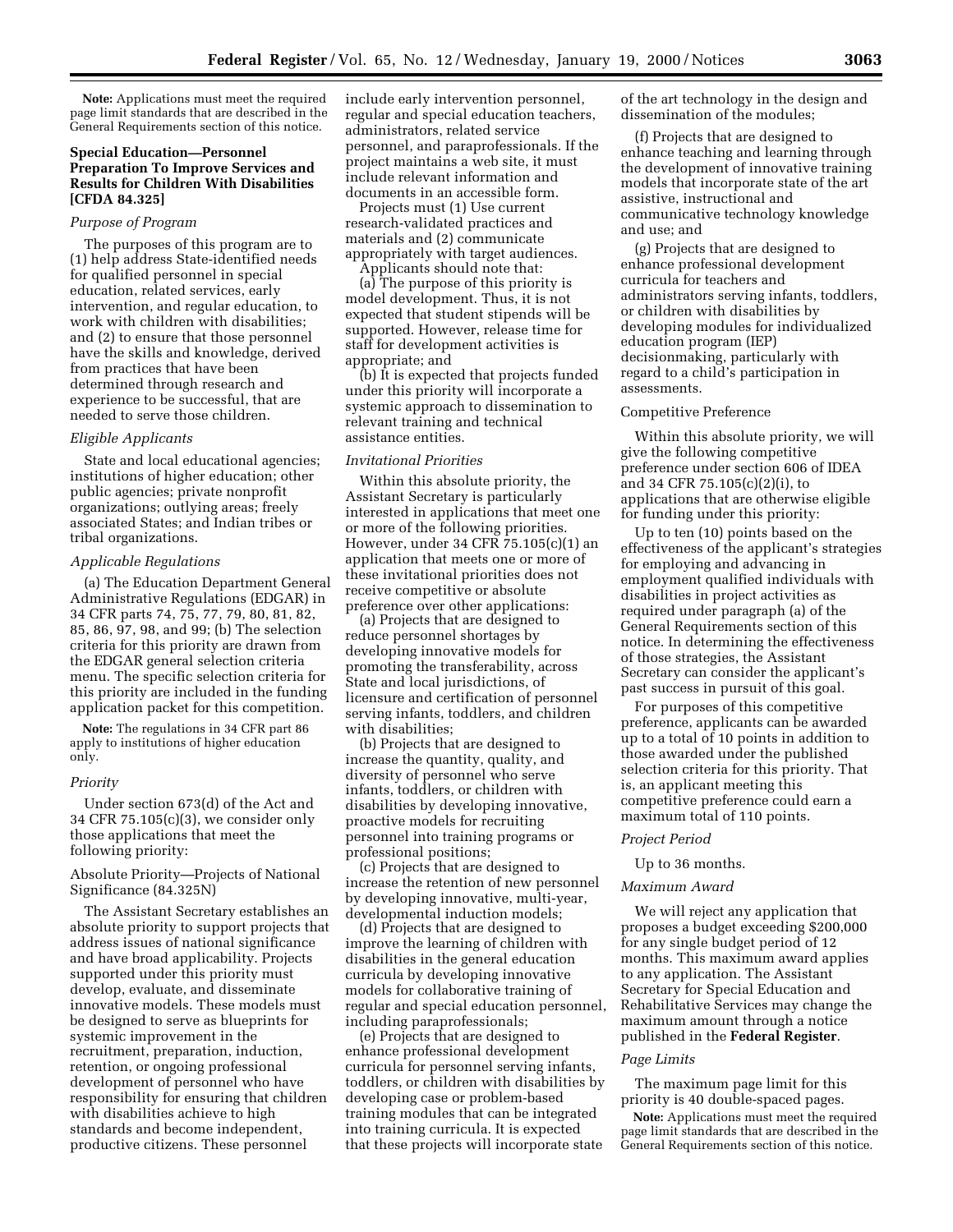# **Special Education—Technical Assistance and Dissemination To Improve Services and Results for Children With Disabilities**

# *Purpose of Program*

The purpose of this program is to provide technical assistance and information through programs that support States and local entities in building capacity, to improve early intervention, educational, and transitional services and results for children with disabilities and their families, and address systemic-change goals and priorities.

# *Applicable Regulations*

(a) The Education Department General Administrative Regulations (EDGAR) in 34 CFR parts 74, 75, 77, 79, 80, 81, 82, 85, 86, 97, 98, and 99; (b) The selection criteria for the priorities under this program are drawn from the EDGAR general selection criteria menu. The specific selection criteria for each of these priorities are included in the funding application packet for the applicable competition.

**Note:** The regulations in 34 CFR part 86 apply to institutions of higher education only.

# *Eligible Applicants*

State and local educational agencies, institutions of higher education, other public agencies, private nonprofit organizations, outlying areas, freely associated States, and Indian tribes or tribal organizations.

# *Additional Requirements for all Technical Assistance and Dissemination Priorities*

Projects funded under this program must (1) use current research-validated practices and materials and (2) communicate appropriately with target audiences.

# *Priority*

Under section 685 of IDEA and 34 CFR 75.105(c)(3) we consider only applications that meet one of the following priorities:

Absolute Priority 1—Linking Policy and Practice Audiences to the IDEA Amendments of 1997 (84.326A)

# Background

The continued, effective implementation of the IDEA Amendments of 1997 is dependent, in part, on the active participation of educational and professional associations, parent organizations, advocacy groups, and other entities concerned with the early intervention and education for children with

disabilities. In 1998, the Office of Special Education Programs funded four partnerships among these associations and other entities to address the information and training needs of four specific audiences: families and advocates; policy makers; local administrators; and services providers.

The four partnership projects include the: (1) Families and Advocates Partnership for Education (FAPE), which addresses the needs of families and advocates; (2) Policy Maker Partnership (PMP), which addresses the needs of education policy makers; (3) IDEA Local Implementation by Local Administrators Partnership (ILIAD), which addresses the needs of local education administrators; and (4) Association of Service Providers Implementing IDEA Reforms in Education Partnership (ASPIIRE), which addresses the needs of the services providers, including teachers and related service providers.

Three of the four partnership projects, FAPE, ILIAD, and ASPIIRE were funded for three years with an option for two additional years of funding. Since the PMP was funded for only two years, the following priority is needed in order to continue that partnership for up to 3 additional years.

# *Priority*

The Assistant Secretary establishes an absolute priority to support one partnership among associations of education policy makers and other entities so they can contribute to the successful implementation of the IDEA Amendments of 1997, including those related to Part C of IDEA. This partnership will be established in order to inform and provide support to the partnership's members and constituents in understanding the law, the implications of the law for their respective roles in improving results for children with disabilities, and how research-based best practices can be used to implement the law.

The partnerships must—

(a) Collaborate to meet the needs of policy makers (e.g., chief State school officers, State boards of education, local school boards, State directors of special education, State directors of mental health programs, State directors of vocational rehabilitation programs, State directors of programs for children with special health care needs, deans of education and special education department chairs, school superintendents, governors, State legislators);

(b) Include—

(1) from 5 to 10 associations and entities representing regular and special education interests; and

(2) one project director responsible for the leadership and management of the partnership;

(c) Conduct needs assessments of member associations and other entities prior to submitting an application in order to identify the needs of their respective memberships and constituents regarding the implementation of the IDEA Amendments of 1997;

(d) Describe in the application the strategies (e.g., questionnaires, telephone surveys, focus groups, the use of documents in electronic formats) used to obtain needs assessment data from their respective memberships and constituents;

(e) Provide an analysis of the needs assessment data with the application and submit the analysis to the Coordinating Committee described in paragraph (h);

(f) Develop a joint agreement among the participating associations and other entities to be included in the application. This agreement must describe—

(1) The audience whose needs the partnership will address and the roles and responsibilities of each member organization or other entity in the partnership;

(2) The activities that the partnership is proposing to conduct. Activities must include dissemination of information and outreach. The partnership must also employ information specialists to answer questions and provide materials to audience members and constituents upon request; and

(3) How resources are to be allocated to ensure the success of the partnership activities;

(g) Implement an external review process in which experts review partnership materials for technical accuracy and clarity. Experts must be knowledgeable in the IDEA Amendments of 1997, supporting legislative history, and regulations implementing the Amendments, and also must be familiar with related OSEP policy guidance. The external expert review process shall be finalized in consultation with, and approved by, OSEP. Information products produced under this award may not be disseminated to outside audiences without prior approval by OSEP;

(h) Describe how the project will be involved in the Partnership Projects' Coordinating Committee, described below, which is comprised of representatives of each of the four partnerships described in the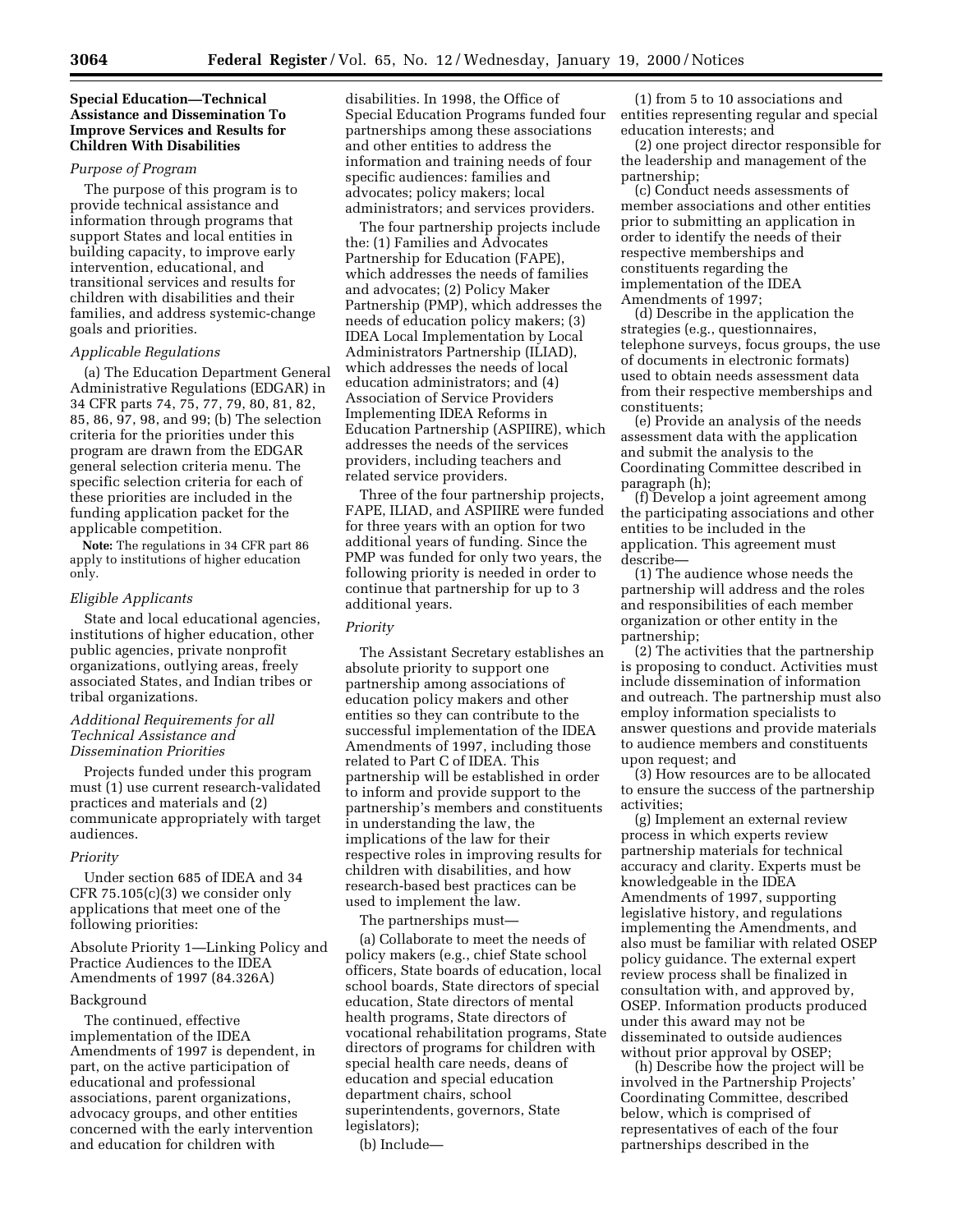Background section of this priority. The Coordinating Committee includes, at a minimum, the project director of each partnership and appropriate OSEP staff, and may also include other partnership staff for purposes of carrying out committee responsibilities, including assisting partnerships in implementing their projects. The proposal under this paragraph must address each of the ongoing committee functions listed below and include a method for allocating partnership resources to support committee activities. The Coordinating Committee—

(1) Provides technical assistance across the four partnerships and develops cross-partnership materials to ensure clarity, accuracy, consistency of message and efficient use of resources across the partnerships;

(2) Provides the partnerships timely information, including information on pertinent research;

(3) Develops and implements a joint marketing, training, dissemination, and outreach plan based on the results of the partnerships' needs assessments, for reaching each of the four target audiences in an efficient and timely manner; and

(4) Designs and conducts a media campaign that includes the successful implementation of researched-based practices and that increases public awareness of how children with disabilities are being served appropriately and how appropriate services affect results for children; and

(i) Maintain a world wide web site with relevant information and documents in an accessible form.

#### Competitive Preference:

Within this absolute priority, we will give the following competitive preference under section 606 of IDEA and 34 CFR 75.105(c)(2)(i), to applications that are otherwise eligible for funding under this priority:

Up to ten (10) points based on the effectiveness of the applicant's strategies for employing and advancing in employment qualified individuals with disabilities in project activities as required under paragraph (a) of the General Requirements section of this notice. In determining the effectiveness of those strategies, the Assistant Secretary can consider the applicant's past success in pursuit of this goal.

For purposes of this competitive preference, applicants can be awarded up to a total of 10 points in addition to those awarded under the published selection criteria for this priority. That is, an applicant meeting this competitive preference could earn a maximum total of 110 points.

# *Project Period*

Under this priority, the Assistant Secretary will make an award for a cooperative agreement with a project period of up to 36 months subject to the requirements of 34 CFR 75.253(a) for continuation awards.

#### *Maximum Award*

We reject any application that proposes a budget exceeding \$1,500,000 for any single budget period of 12 months. The Assistant Secretary for Special Education and Rehabilitative Services may change the maximum amount through a notice published in the **Federal Register**.

#### *Page Limits*

The maximum page limit for this priority is 60 double-spaced pages.

**Note:** Applications must meet the required page limit standards that are described in the General Requirements section of this notice.

Absolute Priority 2—State and Federal Policy Forum for Program Improvement. (84.326F)

## Background

Access to information is critical for decisionmakers and policy officials to ensure that appropriate and effective education and early intervention services are provided to all infants, toddlers, and children with disabilities. State and Federal decisionmakers responsible for the implementation of the IDEA Amendments of 1997 must have access to valid statistics, research findings, and policy options, as well as current information on trends in providing special education and related services.

The Office of Special Education Programs (OSEP) within the U.S. Department of Education has responsibility for the Federal administration of IDEA. State educational agencies (SEAs), or other designated State agencies under Part C of IDEA, oversee the administration of IDEA at the State and local level. The project supported under the following priority will provide access to and analysis of administrative and policy information generated by the States and other jurisdictions, and will facilitate coordination between OSEP and State and local IDEA administrators.

#### *Priority*

The Assistant Secretary establishes a priority to facilitate communication between the U.S. Department of Education and State and local administrators of IDEA, and to synthesize national program information that will improve the

management, administration, delivery, and effectiveness of programs and services provided under IDEA. The cooperative agreement funded under this priority will provide the Department with a mechanism and resources for analyzing policies and emerging issues that are of significant national concern.

The project must—

(a) Through expert knowledge, research reviews, and other types of needs assessment, identify national and State program improvement information that is needed to obtain better results for infants, toddlers, and children with disabilities receiving educational and early intervention settings;

(b) Organize, synthesize, interpret, and integrate information needed for program improvement using a variety of methods and formats;

(c) Analyze emerging policy or program issues regarding the administration of IDEA at the Federal, State, and local levels;

(d) Facilitate the flow of information at the Federal, State, and local levels related to program improvement for infants, toddlers, and children with disabilities, via existing information resources and communication networks;

(e) Maintain a world wide web site with relevant information and documents in an accessible form;

(f) Organize, coordinate, and maintain a data base of laws, policies, and regulations that govern special education within the States and other jurisdictions; communicate, on a regular basis, with State educational agencies to identify emerging policy issues; and convene meetings between special education administrators, outside experts, and others to review, plan, and provide leadership in recommending multi-level actions that respond to the emerging issues;

(g) Maintain communication and collaboration with technical assistance providers funded under the Linking Policy and Practice Audiences to the IDEA Amendments of 1997 priority and the Technical Assistance Project for the Parent Training and Information Centers priority to help inform OSEP of emerging policy or program issues related to IDEA that the technical assistance providers are addressing or have identified; and

(h) Communicate regularly with OSEP to provide information that may assist OSEP in improving its efficiency in administering IDEA.

In addition to the annual two-day Project Director's meeting in Washington, DC listed in the General Requirements section of this notice, the project must budget for another annual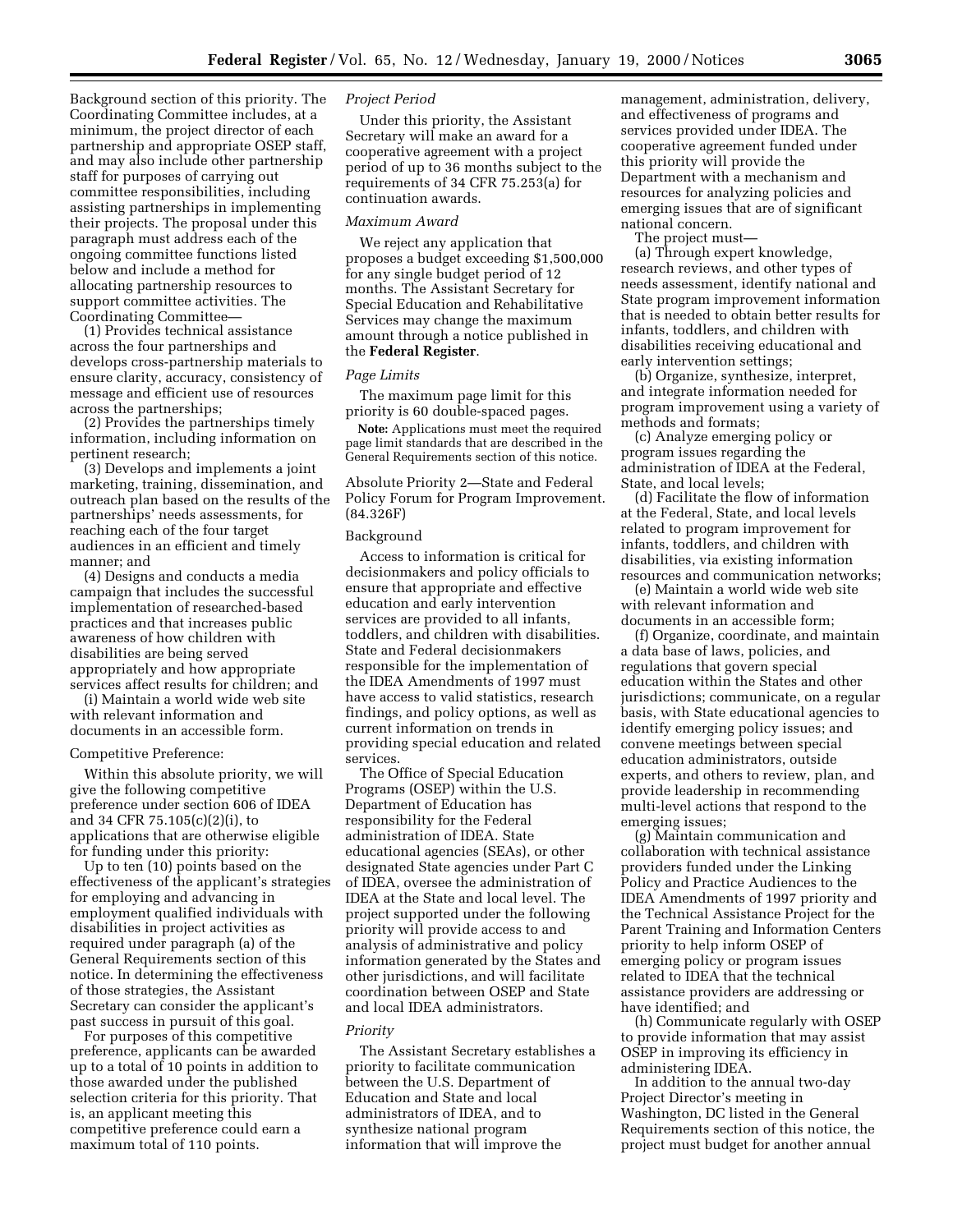two-day trip to Washington, DC to meet and collaborate with the OSEP project officer and other funded projects for purposes of cross-project collaboration and information exchange.

# *Project Period*

Under this priority, the Assistant Secretary will make one award for a cooperative agreement with a project period of up to 60 months subject to the requirements of 34 CFR 75.253(a) for continuation awards. During the second year of the project, the Assistant Secretary will determine whether to continue the Center for the fourth and fifth years of the project period and will consider in addition to the requirements of 34 CFR 75.253(a):

(a) The recommendation of a review team consisting of three experts selected by the Assistant Secretary. The services of the review team, including a two-day site visit to the project, are to be performed during the last half of the project's second year and may be included in that year's evaluation required under 34 CFR 75.590. Costs associated with the services to be performed by the review team must also be included in the project's budget for year two. These costs are estimated to be approximately \$6,000;

(b) The timeliness and effectiveness with which all requirements of the negotiated cooperative agreement have been or are being met by the project; and

(c) The degree to which the project's design and technical strategies are disseminating significant new knowledge.

#### Competitive Preferences

Within this absolute priority, we will give the following competitive preference under section 606 of IDEA and 34 CFR 75.105(c)(2)(i), to applications that are otherwise eligible for funding under this priority:

Up to ten (10) points based on the effectiveness of the applicant's strategies for employing and advancing in employment qualified individuals with disabilities in project activities as required under paragraph (a) of the General Requirements section of this notice. In determining the effectiveness of those strategies, the Assistant Secretary can consider the applicant's past success in pursuit of this goal.

For purposes of this competitive preference, applicants can be awarded up to a total of 10 points in addition to those awarded under the published selection criteria for this priority. That is, an applicant meeting this competitive preference could earn a maximum total of 110 points.

# *Maximum Award*

We reject any application that proposes a budget exceeding \$400,000 for any single budget period of 12 months. This maximum amount applies to any application. The Assistant Secretary for Special Education and Rehabilitative Services may change the maximum amount through a notice published in the **Federal Register**.

#### *Page Limits*

The maximum page limit for this priority is 60 double-spaced pages.

**Note:** Applications must meet the required page limit standards that are described in the General Requirements section of this notice.

Absolute Priority 3—Center on Achieving Results in Education for Students With Disabilities (84.326G)

# Background

The IDEA Amendments of 1997 introduced a number of provisions related to large-scale assessment and accountability. These provisions called for the participation of students with disabilities in State and district-wide assessments, with appropriate accommodations or alternate assessments provided when necessary. States must publicly report on the performance and participation of students with disabilities on regular and alternate assessments, and must establish goals and performance indicators that address, among other things, the performance of students with disabilities on assessments. Individualized education programs (IEPs) must reflect individual decisions about modifications in administration of State and district-wide assessments, and participation in alternate assessments.

These requirements reflect the importance of ensuring that students with disabilities have access to the general curriculum and that they benefit from State and local efforts toward accountability and standards-based reform. In addition, State and districtwide assessments may provide a valuable source of national and State information about educational results for students with disabilities, provided those students are sufficiently included.

Recent evidence suggests that States are making progress in implementing these assessment and accountability requirements. However, a number of technical and policy challenges must be overcome before the requirements can yield all of their potential benefits for students with disabilities.

# *Priority*

The Assistant Secretary establishes an absolute priority for a center to provide

national leadership in improving results for students with disabilities by improving their participation in State and local assessment and accountability systems. The Center must accomplish this mission through a combination of research, technical assistance, dissemination, collaboration, and other leadership functions.

The Center's research activities must include, but are not limited to:

(a) Conducting an annual survey of States to determine their current status in implementing the assessment and accountability provisions of IDEA;

(b) Evaluating State and local policies and practices to determine the best approaches for promoting meaningful participation of students with disabilities in assessment and accountability activities;

(c) Conducting an annual review of State reports and assessment data to track the participation and performance levels of students with disabilities in large-scale assessments;

(d) Synthesizing research on relevant topics such as assessment accommodations, alternate assessments, data analysis and reporting, and other related areas; and

(e) Conducting, collaborating in, or commissioning focused research studies on topics related to assessment and accountability.

The Center's technical assistance and dissemination activities must include, but are not limited to:

(a) Preparing and disseminating reports and documents on research findings and related topics;

(b) Maintaining a world wide web site with relevant information and documents in an accessible form;

(c) Conducting national and regional meetings, in collaboration with other centers such as the Regional Resource Centers, to assist States and local education agencies in continuing the implementation of the assessment and accountability provisions of IDEA;

(d) Working directly with States and other stakeholders to improve the participation of students with disabilities in State and local assessment and accountability systems; and

(e) Developing and applying strategies for dissemination of information to specific audiences, including teachers, families, administrators, policymakers and researchers. Such strategies must involve collaboration with other technical assistance providers, organizations, and researchers as described below.

The Center's collaboration and other leadership activities must include, but are not limited to: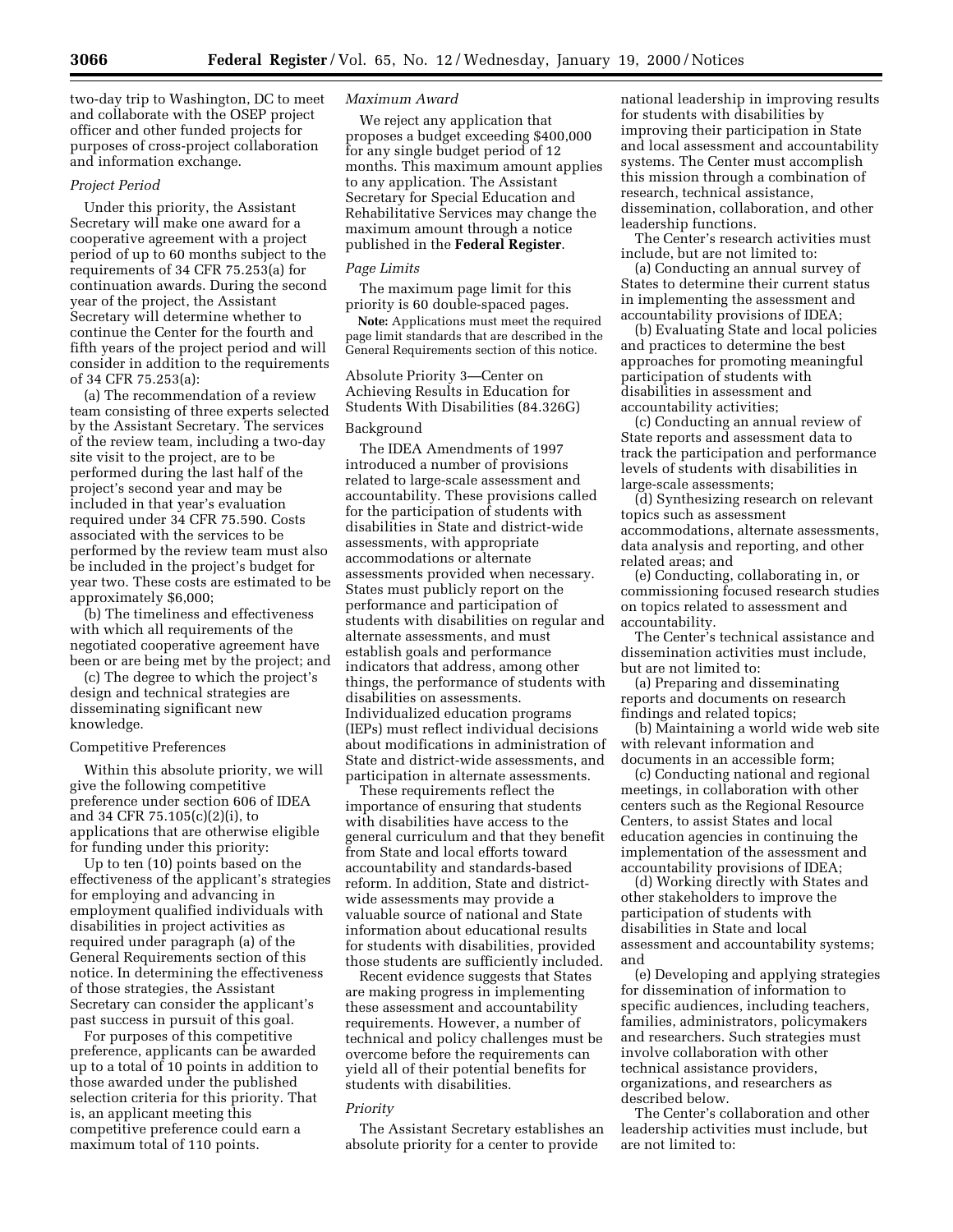(a) Maintaining communication and collaboration with other technical assistance providers (including the Regional Resource Centers, Federal Resource Center, Centers funded under the ''Linking Policy and Practice Audiences with the 1997 Amendments of IDEA'' priority, Educational Labs, Parent Training and Information Centers, Technical Assistance Project for the Parent Training and Information Centers priority, and others) and organizations (including the National Association of State Directors of Special Education, the Council for Exceptional Children, the Council of Chief State School Officers and others, as well as projects funded by the Office of Bilingual Education and Minority Languages Affairs and the Office of Elementary and Secondary Education) concerning assessment and accountability related activities;

(b) Maintaining a network of researchers (including the Research Institute to Enhance the Role of Special Education and Children With Disabilities in Education Policy Reform; the Urban Special Education Collaborative; and the Outreach Services to Minority Entities to Expand Research Capacity project) studying assessment, accountability, and related topics to facilitate communication and collaboration among researchers and to promote the use of research findings and products; and

(c) Convening conferences, at the request of OSEP, on topics related to assessment and accountability.

The Center must also:

(a) Establish, maintain, and meet at least annually with an advisory committee consisting of representatives of State and local educational agencies, individuals with disabilities, parents, educators, professional organizations and advocacy groups, researchers, and other appropriate groups to review and advise on the Center's activities and plans. The committee must include membership that represents urban schools and underrepresented populations;

(b) Fund as project assistants at least three doctoral students per year who have concentrations in relevant topics such as special education, assessment, educational policy, and administration;

(c) In addition to the two-day Project Directors Meeting listed in the General Requirements section of this notice, budget for two additional two-day trips annually to Washington, DC, to attend an additional Project Director meeting and to attend an OSEP Leadership Conference; and

(d) Budget for at least a monthly trip to attend appropriate meetings

convened by the Department of Education (such as the regional Improving America's Schools conferences), the Council of Chief State School Officers (such as meetings of the State Collaborative on Assessment and Student Standards, and the Large Scale Assessment Conference), and other Centers and organizations.

# *Project Period*

Under this priority, the Assistant Secretary will make one award for a cooperative agreement for a project period of up to 60 months subject to the requirements of 34 CFR 75.253(a) for continuation awards. During the second year of the project, the Assistant Secretary will determine whether to continue the Center for the fourth and fifth years of the project period and will consider in addition to the requirements of 34 CFR 75.253(a):

(a) The recommendation of a review team consisting of three experts selected by the Assistant Secretary. The services of the review team, including a two-day site visit to the project, are to be performed during the last half of the project's second year and may be included in that year's evaluation required under 34 CFR 75.590. Costs associated with the services to be performed by the review team must also be included in the project's budget for year two. These costs are estimated to be approximately \$6,000;

(b) The timeliness and effectiveness with which all requirements of the negotiated cooperative agreement have been or are being met by the Center; and

(c) The degree to which the Center is making a positive contribution to the participation of students with disabilities in State and local assessment and accountability systems.

#### Competitive Preferences

Within this absolute priority, we will give the following competitive preference under section 606 of IDEA and 34 CFR 75.105(c)(2)(i), to applications that are otherwise eligible for funding under this priority:

Up to ten (10) points based on the effectiveness of the applicant's strategies for employing and advancing in employment qualified individuals with disabilities in project activities as required under paragraph (a) of the General Requirements section of this notice. In determining the effectiveness of those strategies, the Assistant Secretary can consider the applicant's past success in pursuit of this goal.

For purposes of this competitive preference, applicants can be awarded up to a total of 10 points in addition to those awarded under the published

selection criteria for this priority. That is, an applicant meeting this competitive preference could earn a maximum total of 110 points.

#### *Maximum Award*

We reject any application that proposes a budget exceeding \$700,000 for any single budget period of 12 months. We reject and do not consider an application that proposes a budget exceeding this maximum amount. The Assistant Secretary for Special Education and Rehabilitative Services may change the maximum amounts through a notice published in the **Federal Register**.

### *Page Limits*

The maximum page limit for this priority is 60 double-spaced pages.

**Note:** Applications must meet the required page limit standards that are described in the General Requirements section of this notice.

*For Applications Contact:* Education Publications Center (ED Pubs), P.O. Box 1398, Jessup, Maryland 20794–1398. Telephone (toll free): 1–877–4ED-Pubs (1–877–433–7827). FAX: 301–470–1244. Individuals who use a telecommunications device for the deaf (TDD) may call (toll free) 1–877–576– 7734.

You may also contact Ed Pubs via its Web site (http://www.ed.gov/pubs/ edpubs.html) or its E-mail address (edpubs&@inet.ed.gov).

#### **FOR FURTHER INFORMATION CONTACT:**

Grants and Contracts Services Team, U.S. Department of Education, 400 Maryland Avenue, S.W., room 3317, Switzer Building, Washington, D.C. 20202–2550. Telephone: (202) 260– 9182.

If you use a TDD you may call the Federal Information Relay Service (FIRS) at 1–800–877–8339.

Individuals with disabilities may obtain this document in an alternate format (*e.g.*, Braille, large print, audiotape, or computer diskette) on request to the contact persons listed in the preceding paragraph.

Individuals with disabilities may obtain a copy of the application package in an alternate format by contacting the Department as listed above. However, the Department is not able to reproduce in an alternate format the standard forms included in the application package.

#### **Intergovernmental Review**

All programs in this notice (except for Research and Innovation) are subject to the requirements of Executive Order 12372 and the regulations in 34 CFR Part 79. The objective of the Executive